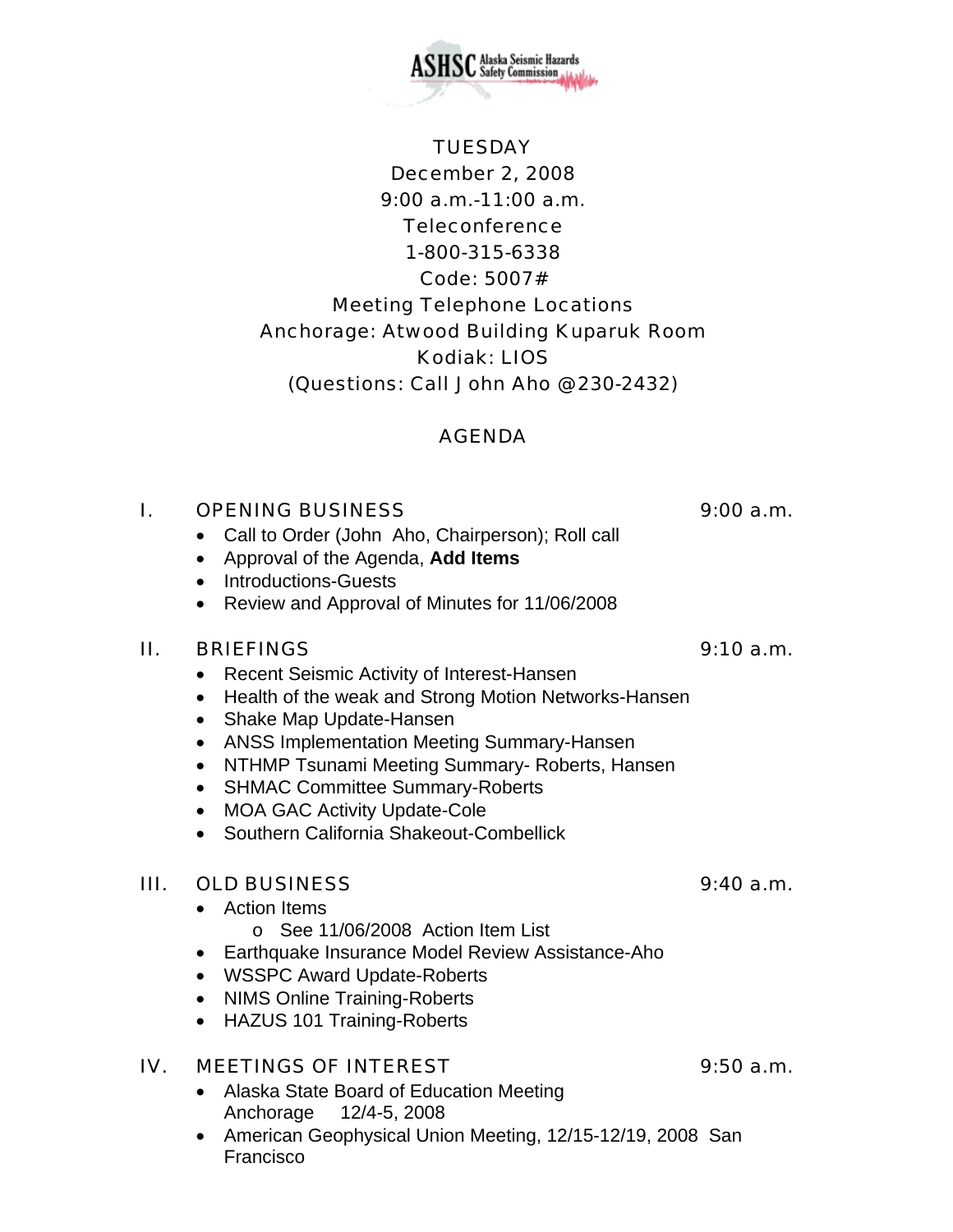

## December 2, 2008

## V. MEETINGS OF INTEREST (Continued)

- WSSPC Board Meeting Sacramento 12/15-16, 2008
- COSMOS Technical Session Oakland November 21, 2008
- SW Alaska Municipal Conference-January, 2009
- Alaska School Administrators Anchorage January 2009
- WSSPC Annual Meeting, Salt Lake City, UT, February 11-14, 2009
- EERI Annual Meeting Salt Lake City, UT February 11-14, 2009
- SW Alaska Municipal Conference-January 2009
- 2014 National Earthquake Engineering Conference-Anchorage

#### V. CRITICAL DEADLINES 10:00 a.m.

- Presentation to Board of Education 12/04/2008
- FY09 Budget to Legislature **Current**
- FY09 Draft Report December, 2008
	-
- FY09 Final Report to Legislature January, 2009
- ASHSC Report to WSSPC-Hansen January 1, 2009

#### VI. NEW BUSINESS 10:15 a.m.

- Future Briefings
	- o Anchorage Port Expansion
	- o MOA Emergency Operations Center Tour
	- o Monitoring of Large Earthquakes
	- o Utilities Risk Mitigation Approaches
	- o GIS Measurement of Fault Displacement
	- o Other Suggestions
- Next Face-to-Face Meeting

## VII. REPORTS 10:30 a.m.

- Chairperson
	- o Ivey Frye Contact
	- o Current Member Renewal
- Committee Reports
	- Insurance-Maxwell
	- Schools-Kelly
	- Earthquake Scenario-Combellick
	- Education & Outreach -Hicks
	- Hazards Identification-Carver
	- Response, Recovery-Roberts
	- Post Earthquake Planning-Carver
	- Partnership-Aho

#### VIII. GENERAL DISCUSSION 10:40 a.m.

- Public
- Commission Members